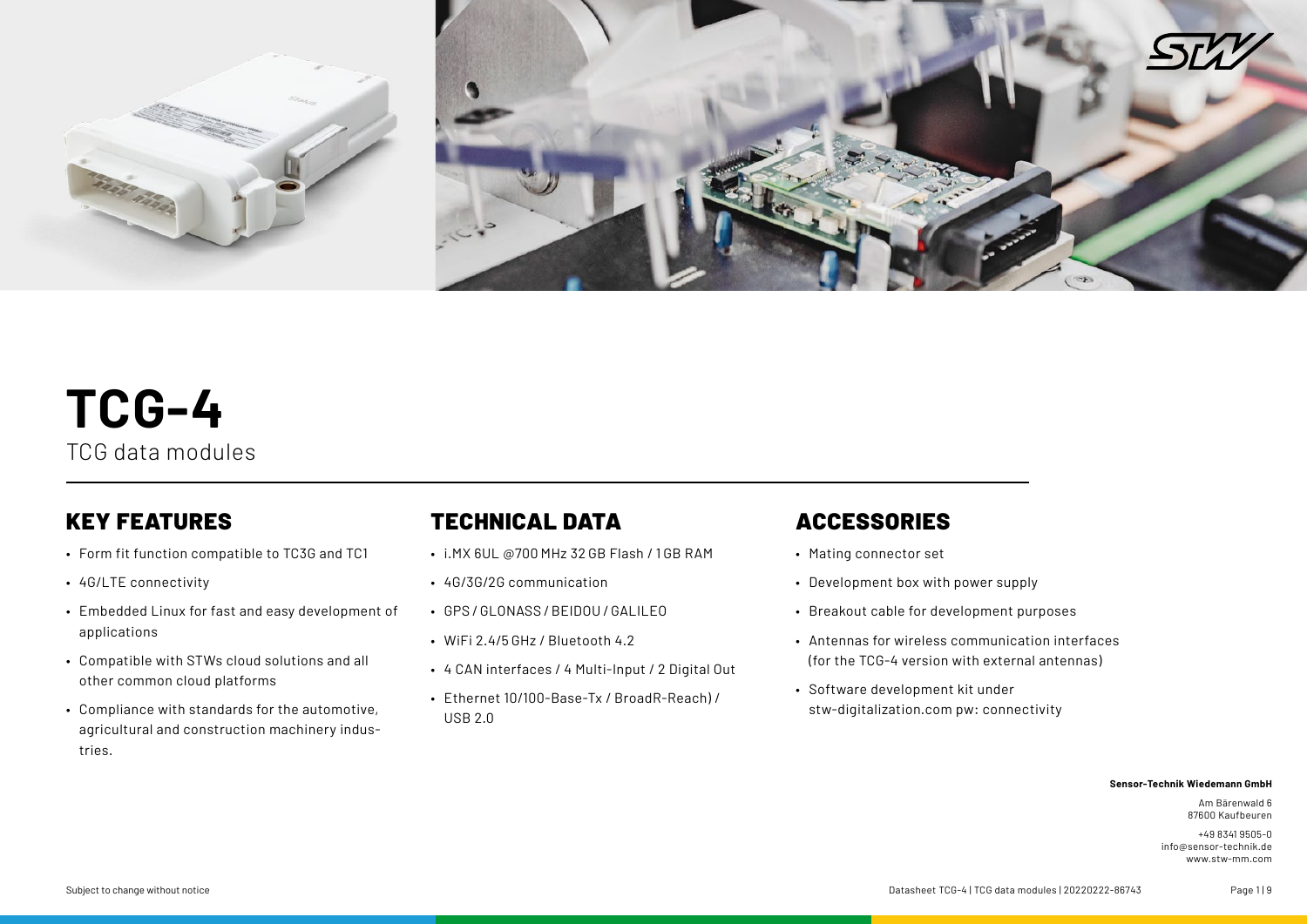### SYSTEM ARCHITECTURE



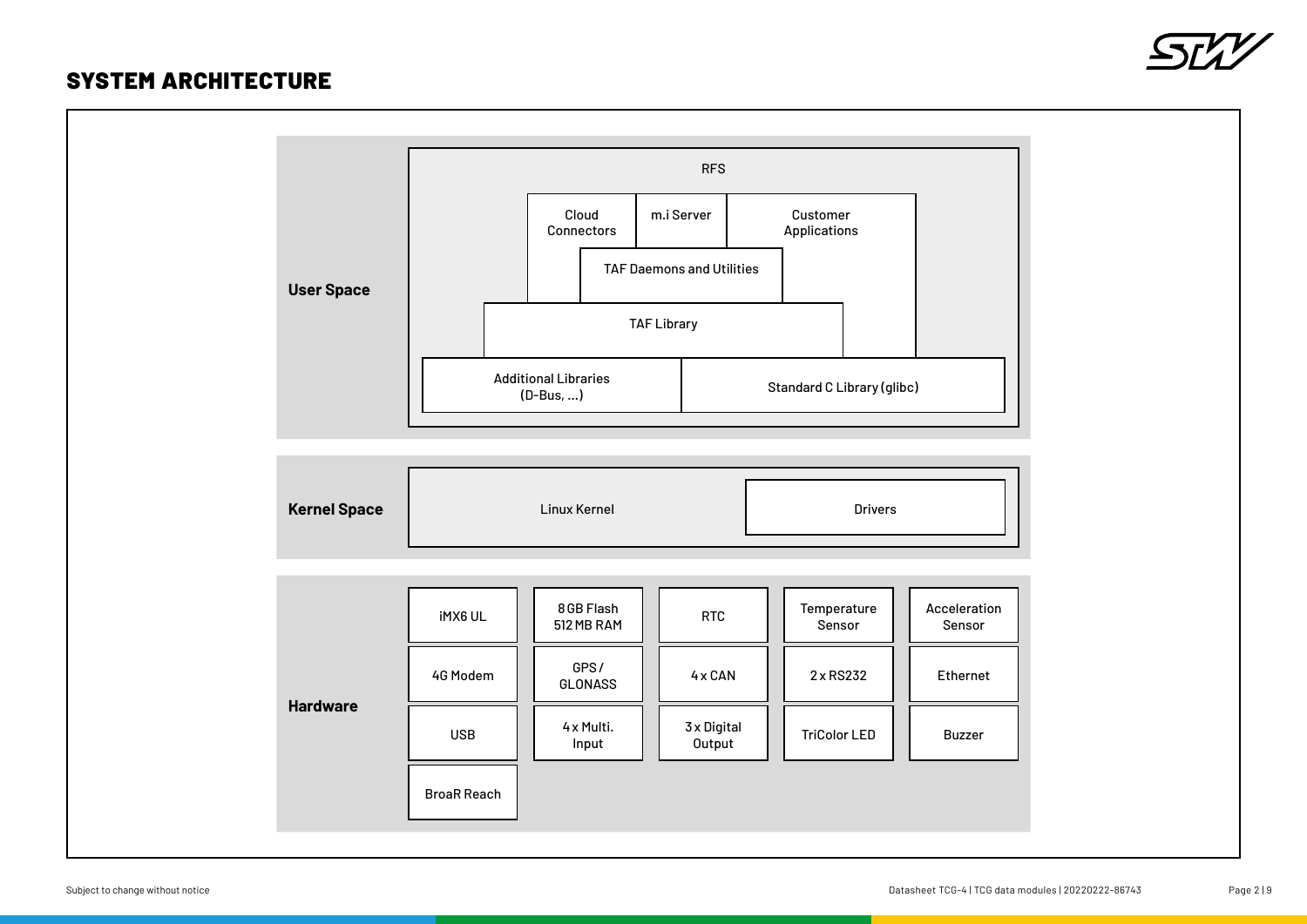

## VARIANTS

| <b>Type</b>        | <b>Modem Region</b> | Antenna  | Flash |        | <b>Ordering Number Ordering Number RAM</b><br>with M.i |         | 4G Modem  | <b>GNSS</b> | WiFi / BT |
|--------------------|---------------------|----------|-------|--------|--------------------------------------------------------|---------|-----------|-------------|-----------|
| TCG-4<br>Telematic | global              | external | 8 GB  | 86878  | 92648                                                  | 512 MB  | $\bullet$ | $\bullet$   |           |
|                    |                     |          |       | 94139  | 94138                                                  | 512 MB  | $\bullet$ | $\bullet$   |           |
|                    |                     |          |       | 92444  | 92268                                                  | 512 MB  |           | $\bullet$   |           |
|                    |                     |          |       | 92445  | 92269                                                  | 512 MB  |           |             |           |
|                    |                     |          | 32 GB | 93629  | 100301                                                 | 512 MB  | $\bullet$ | $\bullet$   |           |
|                    |                     |          |       | 94091  | Request                                                | 1024 MB | $\bullet$ | $\bullet$   | $\bullet$ |
|                    |                     | internal | 8 GB  | 102210 | Request                                                | 512 MB  | $\bullet$ | $\bullet$   |           |

### **Additional Options**

| TCG-4 | CAN 3 galvanic decoupled                     |
|-------|----------------------------------------------|
|       | 2nd serial interface can be RS485            |
|       | USB 2.0 OTG                                  |
|       | BroadR-Reach                                 |
|       | Customer specific Software and Configuration |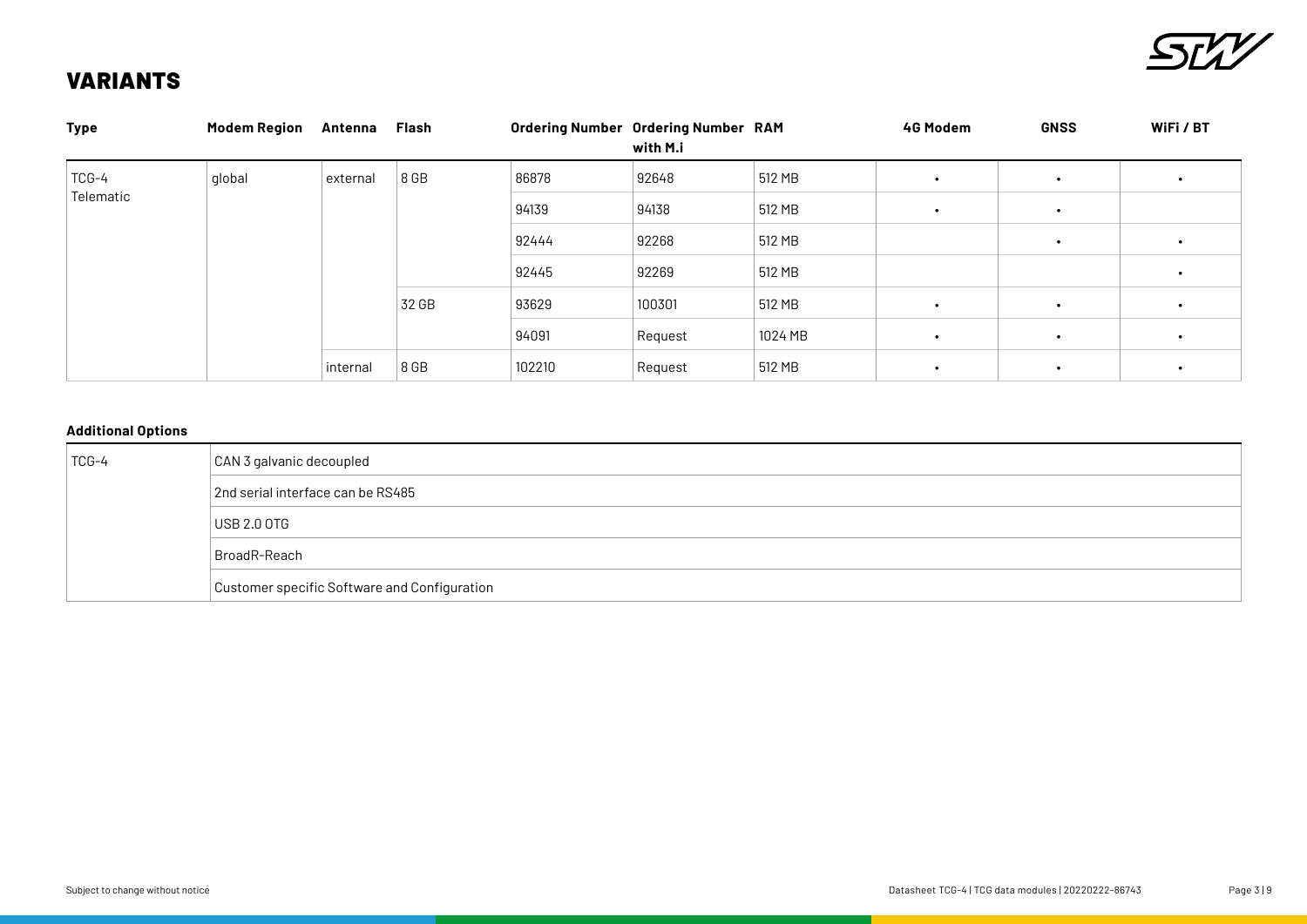

## TECHNICAL DATA

### **Software Data**

| <b>Type</b>                          | <b>Features</b>                                                                                                                                                                                                  |
|--------------------------------------|------------------------------------------------------------------------------------------------------------------------------------------------------------------------------------------------------------------|
| <b>Operation System</b>              | Embedded Linux                                                                                                                                                                                                   |
| <b>Buildroot Version</b>             | 2021.02                                                                                                                                                                                                          |
| <b>Linux Kernel Version</b>          | 5.4                                                                                                                                                                                                              |
| Programming Language                 | C/C++, Shell script, other programming languages available on<br>request                                                                                                                                         |
| Teleservice Application<br>Framework | A set of daemons and utilities providing connectivity and<br>telematic functionalities                                                                                                                           |
| <b>Development Package</b>           |                                                                                                                                                                                                                  |
| <b>Type</b>                          | <b>Features</b>                                                                                                                                                                                                  |
| Documentation                        | Contains all necessary user documentation and help files for<br>product usage.                                                                                                                                   |
| Libaries                             | Contains STW's library frameworks, which provide beneficial<br>functionality for faster development.                                                                                                             |
| Toolchain                            | Contains the GCC Linaro Toolchain that allows users to build<br>own application within Linux and Windows.                                                                                                        |
| OPKG Packages                        | Contains all of STW provided OPK packages. Possibility of<br>individual updates.                                                                                                                                 |
| <b>Board Support Package</b>         | Contains all components, which are necessary to boot up the<br>system. Included components are the bootloader u-boot, the<br>Linux kernel, the device tree for hardware abstraction and the<br>root file system. |
| <b>BSP Updater</b>                   | Application for updating the board support package (BSP) of<br>the device under Linux and Windows.                                                                                                               |

### **System**

| <b>Type</b>                 | <b>Features</b>                                                                                                                                                     |  |  |
|-----------------------------|---------------------------------------------------------------------------------------------------------------------------------------------------------------------|--|--|
| Power supply                | 932VDC                                                                                                                                                              |  |  |
| Current consumption         | Standby < $1mA$ (@12 V)<br>Sleep (SMS wakeup) ~ 35 mA (@12 V)<br>Normal operations (typ.) 230 mA (@12 V)                                                            |  |  |
| Dimensions (L x W x H)      | 174 x 117.4 x 36 mm (without SMA connectors)<br>183 x 117.4 x 36 mm (with SMA connectors)                                                                           |  |  |
| Connector                   | Tyco, 3 rows, female 29pin                                                                                                                                          |  |  |
| <b>Processor and Memory</b> |                                                                                                                                                                     |  |  |
| <b>Type</b>                 | <b>Features</b>                                                                                                                                                     |  |  |
| Processor                   | 32 bit controller, NXP i.MX 6UltraLite, 696 MHz                                                                                                                     |  |  |
| RAM                         | up to 1 GB DDR3L-SDRAM                                                                                                                                              |  |  |
| EEPROM                      | 128 kB (64 kB free to use)                                                                                                                                          |  |  |
| eMMC Memory                 | up to 32 GB (4 GB reserved for system)                                                                                                                              |  |  |
| <b>RTC</b>                  | Real time clock with internal gold cap for maintaining time for<br>approx. 7 days and system wakeup function                                                        |  |  |
| <b>Miscellaneous</b>        |                                                                                                                                                                     |  |  |
| <b>Type</b>                 | <b>Features</b>                                                                                                                                                     |  |  |
| Watchdog                    | Configurable watchdog                                                                                                                                               |  |  |
| Temperature sensor          | Measuring range -40°C to +85°C / -40°F  +122°F                                                                                                                      |  |  |
| Acceleration sensor         | Measuring ranges +/-2g or +/-4g or +/-8g or +/-16g (configura-<br>ble) in $3 axis(X, Y, Z)$<br>System wakeup function                                               |  |  |
| Signaling                   | Buzzer for audible device information<br>1x multicolor LED<br>5 x green LEDs alongside the antenna connectors indica-<br>ting the status of the wireless interfaces |  |  |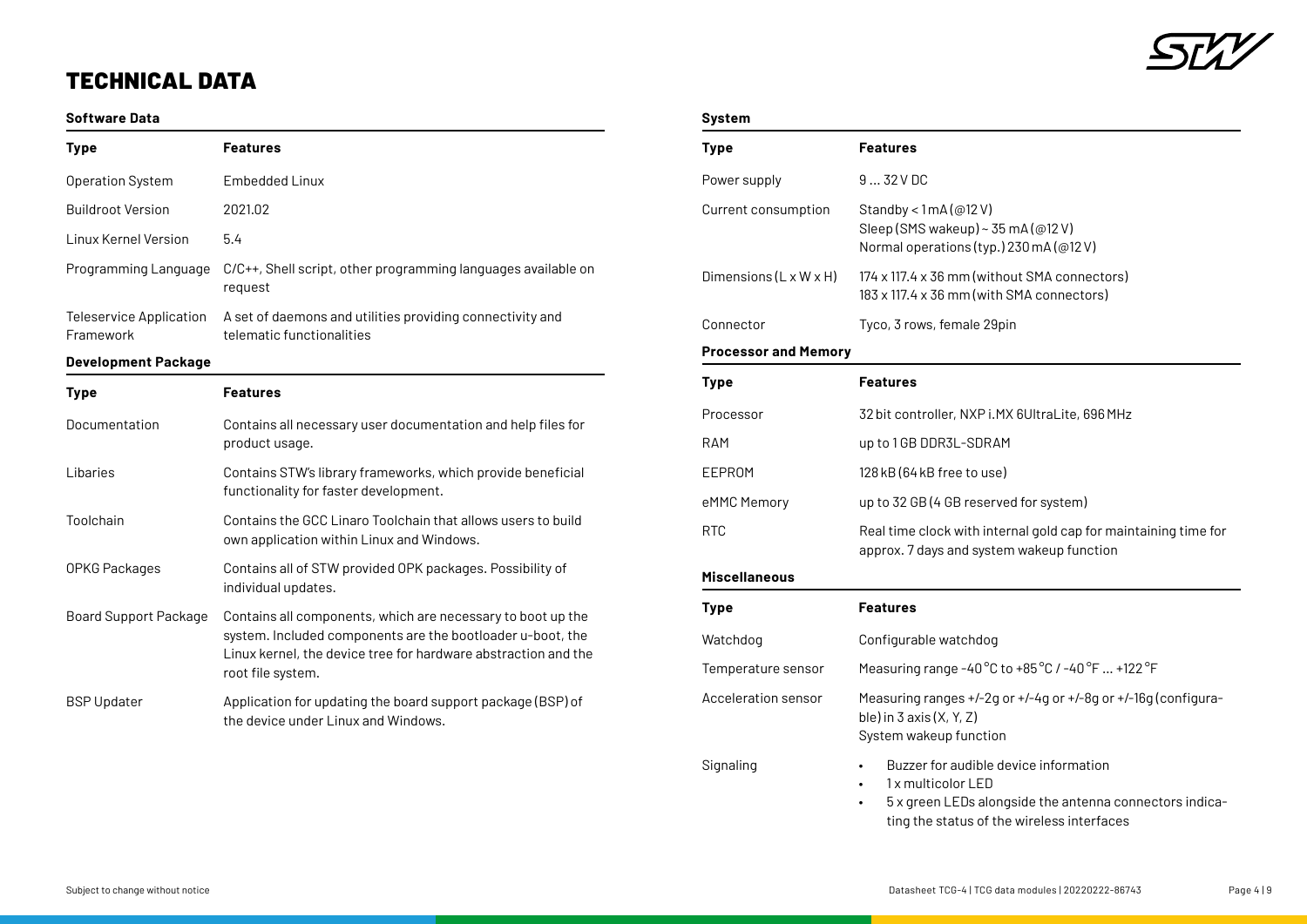

## TECHNICAL DATA

### **Communication Interfaces**

| <b>Type</b> | Quantity | Configuration                                                                                                                                                                                 | Type             | Quantity       | Configuration                                                                                                                                                                              |
|-------------|----------|-----------------------------------------------------------------------------------------------------------------------------------------------------------------------------------------------|------------------|----------------|--------------------------------------------------------------------------------------------------------------------------------------------------------------------------------------------|
| 4G modem    |          | Option 1) Global internal antenna:<br>4G: LTE Cat. 1(FDD: B1/2/3/4/5/7/8/12/13/<br>18/19/20/26/28)<br>(TDD: B38/B39/B40/B41)<br>3G: B1/2/4/5/6/8/19<br>$\bullet$<br>2G: B2/3/5/8<br>$\bullet$ | WiFi / Bluetooth |                | IEEE 802.11 b/g/n - 2.4 GHz<br>64-, 128-, 256-bit WEP, WPA and WPA2.0 TKIP<br>or AES keys<br>Power Class 1(+18 dBm)<br>Bluetooth 4.2 (Bluetooth Smart ready: Blue-<br>tooth Classic & BLE) |
|             |          | Option 2) Global external antenna:<br>4G: LTE Cat. 4 (FDD: B1/2/3/4/5/7/8/12/13                                                                                                               |                  |                | Power Class 1.5 (+11.7 dBm)                                                                                                                                                                |
|             |          | /18/19/20/26/28)<br>(TDD: B38/B39/B40/B41)<br>3G: B1/2/4/5/6/8/19<br>$\bullet$                                                                                                                | CAN              | 4              | CAN 2.0 B, high / low-speed, max. 1 Mbps,<br>listen only mode possible                                                                                                                     |
|             |          |                                                                                                                                                                                               |                  |                | CAN1 wakeup function (optional)                                                                                                                                                            |
|             |          | 2G: B2/3/5/8<br>$\bullet$                                                                                                                                                                     |                  |                | CAN3 galvanic decoupled (optional)                                                                                                                                                         |
|             |          | SIM card options:<br>2FF Mini SIM card, can be accessed<br>through a clip at the side of the housing.                                                                                         | <b>RS232</b>     | $\overline{2}$ | Serial interface with programmable baud rate<br>up to 230400 baud                                                                                                                          |
|             |          | Alternative: MFF2 eSIM card, can be<br>$\bullet$                                                                                                                                              |                  |                | 2nd serial interface can be RS485 (optional)                                                                                                                                               |
|             |          | placed on the PCB (optional)<br>SMS - system wakeup function (optional)<br>$\bullet$                                                                                                          | Ethernet         |                | ETH 1 - 10/100-Base-Tx Half-/Full-Duplex                                                                                                                                                   |
|             |          |                                                                                                                                                                                               | BroadR-Reach     |                | ETH 2 - 100-Base-T1(BroadR-Reach)                                                                                                                                                          |
| <b>GNSS</b> |          | Standard) Dedicated GNSS receiver:                                                                                                                                                            | <b>USB</b>       |                | <b>USB 2.0</b>                                                                                                                                                                             |
|             |          | Simultaneous GPS / GLONASS with max.<br>10 Hz update rate, BeiDou, Galileo, SBAS,<br><b>QZSS</b>                                                                                              |                  |                | USB 2.0 OTG (optional)                                                                                                                                                                     |

**Communication Interfaces**

• 5V bias power supply for external, active GNSS antenna, current limited

Option) GNSS receiver integrated in cellular modem:

• GPS, GLONASS, BeiDou, Galileo, QZSS, 1Hz update rate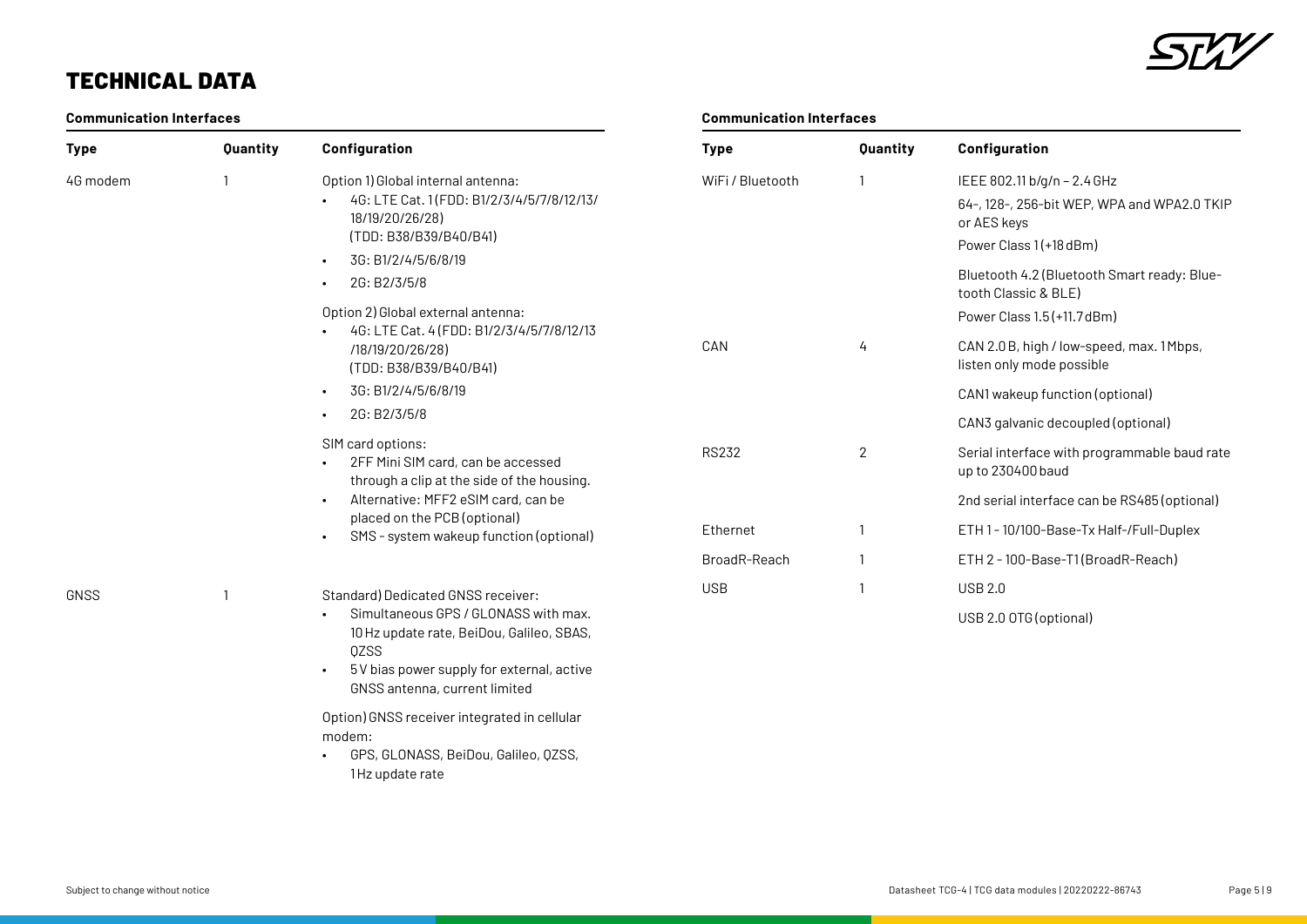

## TECHNICAL DATA TECHNICAL DRAWING

### **In- / Outputs**

### **Type**

| Digital Input       | 4    | Digital Input                                                                   |
|---------------------|------|---------------------------------------------------------------------------------|
| Multifunction-Input | 4    | Analog Voltage (036 V) / Current Input<br>$(024mA)$ - configurable by software; |
|                     |      | Digital Input                                                                   |
| Digital Outputs     | 2(3) | High side switch, max. 300 mA                                                   |

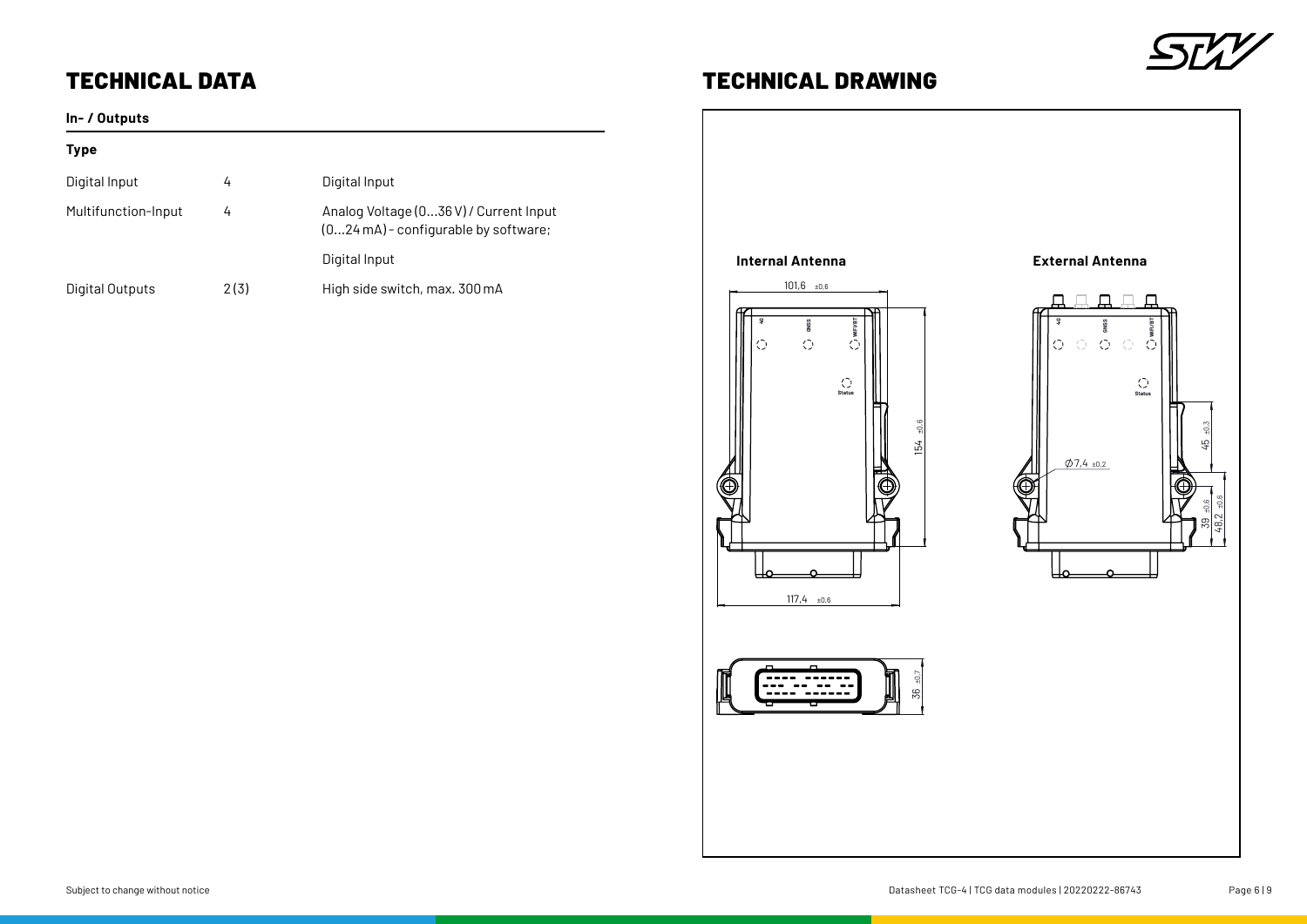

### PIN ASSIGNMENT TCG-4

**Pin assignment sorted by pin numbers**

| Pin               | <b>Description</b>      | <b>Alternative Function</b>                    |
|-------------------|-------------------------|------------------------------------------------|
| 1                 | Multifunction Input 4   | <b>BroadR-Reach Minus</b>                      |
| 2                 | Multifunction Input 3   | BroadR-Reach                                   |
| 3                 | RS232_2 RxD             |                                                |
| 4                 | <b>RS232_2 TxD</b>      |                                                |
| 5                 | Digital Output 2        | GND for galvanic decoupled<br>CAN <sub>3</sub> |
| 6                 | <b>USB GND</b>          | USB on-the-go ID pin                           |
| 7                 | Digital Output 1        |                                                |
| 8                 | +UB Power supply        |                                                |
|                   | $(6-32VDC)$             |                                                |
| 9                 | GND                     |                                                |
| 10                | Ignition pin / switched |                                                |
|                   | power line              |                                                |
| 11                | CAN3 Low                | galvanic decoupled CAN3                        |
|                   |                         | Low                                            |
| $12 \overline{ }$ | CAN3 High               | galvanic decoupled CAN3                        |
| 13                | Multifunction Input 2   | High<br>Digital Output 3                       |
|                   |                         | <b>Ethernet Activation Line</b>                |
| 14                | CAN4 Low                |                                                |
| 15                | CAN4 High               |                                                |
| $1^{\circ}$       | I I O D F I             |                                                |



|    | <b>Pin Description</b> | <b>Alternative Function</b> |
|----|------------------------|-----------------------------|
| 24 | USB <sub>D</sub> -     |                             |
| 25 | USB <sub>D+</sub>      |                             |
| 26 | ETH Rx-                |                             |
| 27 | ETH Rx+                |                             |
| 28 | ETH Tx-                |                             |
| 29 | ETH Tx+                |                             |
|    |                        |                             |
|    |                        |                             |
|    |                        |                             |
|    |                        |                             |
|    |                        |                             |
|    |                        |                             |

- USB 5V
- Multifunction Input 1
- RS232 RxD
- RS232 TxD
- CAN1 Low
- CAN1 High
- CAN2 Low
- CAN2 High

45 ±0,3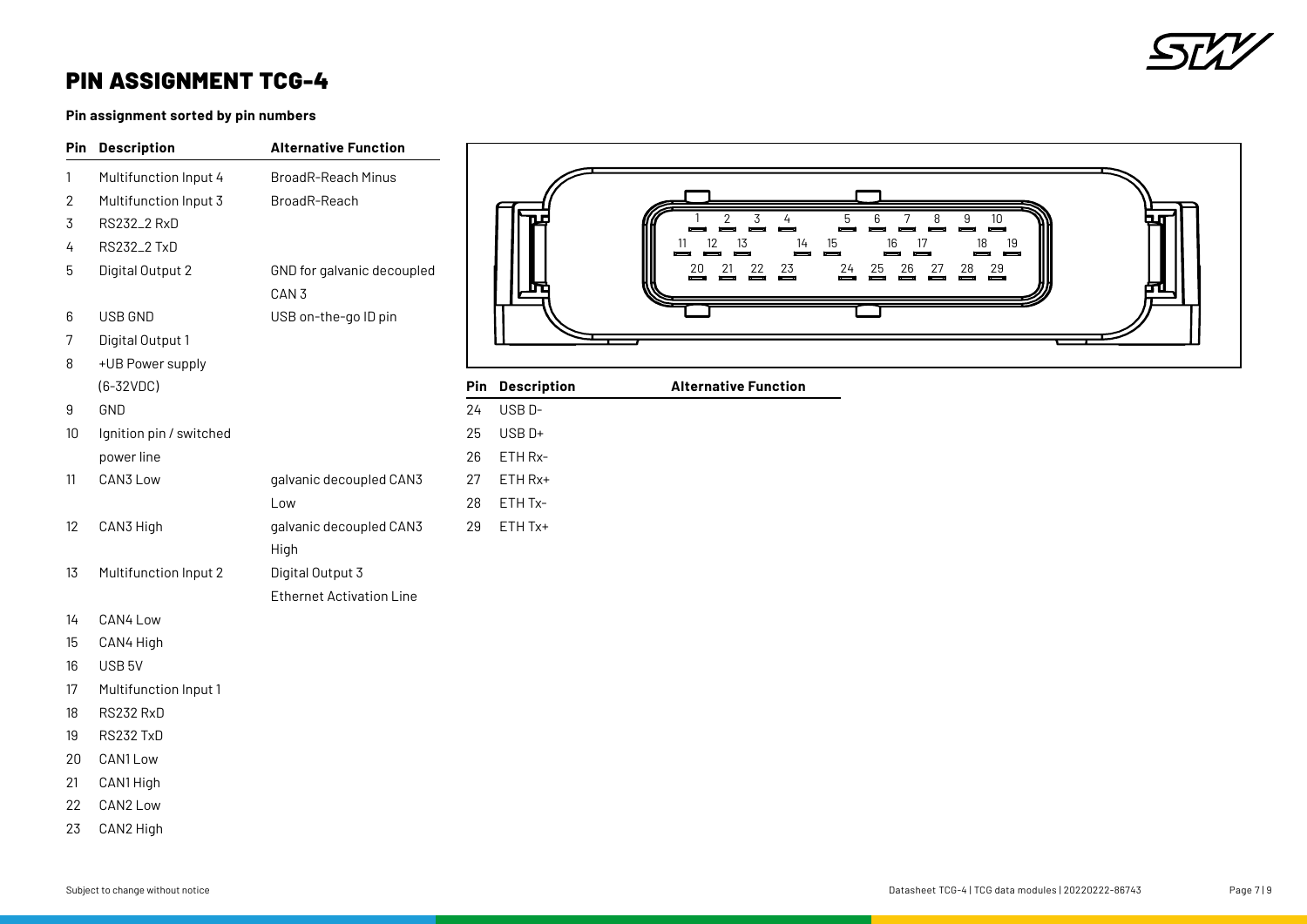

## **QUALIFICATION**

| <b>Regulatory body / Standard</b> |                | <b>Description</b>                                                                                         | <b>Remarks</b>                                                                                                                                                                           |  |  |
|-----------------------------------|----------------|------------------------------------------------------------------------------------------------------------|------------------------------------------------------------------------------------------------------------------------------------------------------------------------------------------|--|--|
| CE conformity                     | CE             | Conformity is found in the User Manual                                                                     |                                                                                                                                                                                          |  |  |
| KBA<br>(Kraftfahrt-Bundesamt)     | Е1,            | Compliant with the requirements of UN ECE Regulation<br>No. 10                                             | This approved device can be used on any vehicle type with the following restrictions: All vehi-<br>cle types with a 12 V respectively 24 V electrical wiring and battery(-) at the body. |  |  |
| <b>FCC</b>                        | C              | FCC 47 C.F.R. Part 15, Subpart B / C<br>Module integration<br>OET 65 (Human exposure)                      | This equipment has been tested and found to comply with the limits for a Class B digital de-<br>vice, pursuant to part 15 of the FCC Rules                                               |  |  |
| <b>ISED</b>                       | $\mathbf{P}$   | Canada radio approval                                                                                      |                                                                                                                                                                                          |  |  |
| <b>PTCRB</b>                      | ——1——<br>PTCRB |                                                                                                            | For the "External Antenna"-variant of the TCG-4 provide a minimum antenna cable length of<br>30cm For global variant only valid with two cellular antennas (4G / DIV)!                   |  |  |
| ACMA                              | acma           | Australia / New Zealand radio approval                                                                     |                                                                                                                                                                                          |  |  |
| JATE / MIC                        |                | Japan radio approval                                                                                       |                                                                                                                                                                                          |  |  |
| RRA/KCC                           | K              | South Korea radio approval                                                                                 |                                                                                                                                                                                          |  |  |
| ISO 16750                         |                | Road Vehicles - Environmental conditions and electrical<br>testing for electrical and electronic equipment | CODE ISO 16750-C/E-Z(4.2.2)-C-H-D-Z(IP6k6/IP6k7/IP6k9k)                                                                                                                                  |  |  |
| <b>DIN EN 13309</b>               |                | Construction machinery - Electromagnetic compatibility<br>of machines with internal power supply           |                                                                                                                                                                                          |  |  |
| ISO 13766                         |                | Earth-moving machinery - Electromagnetic compatibility                                                     |                                                                                                                                                                                          |  |  |
| <b>DIN EN ISO 14982</b>           |                | Agricultural and forestry machines - Electromagnetic<br>compatibility                                      | Compliance with this standard is only achieved in combination with an external load-dump<br>module. The max. clamping voltage must not exceed 55 V!                                      |  |  |